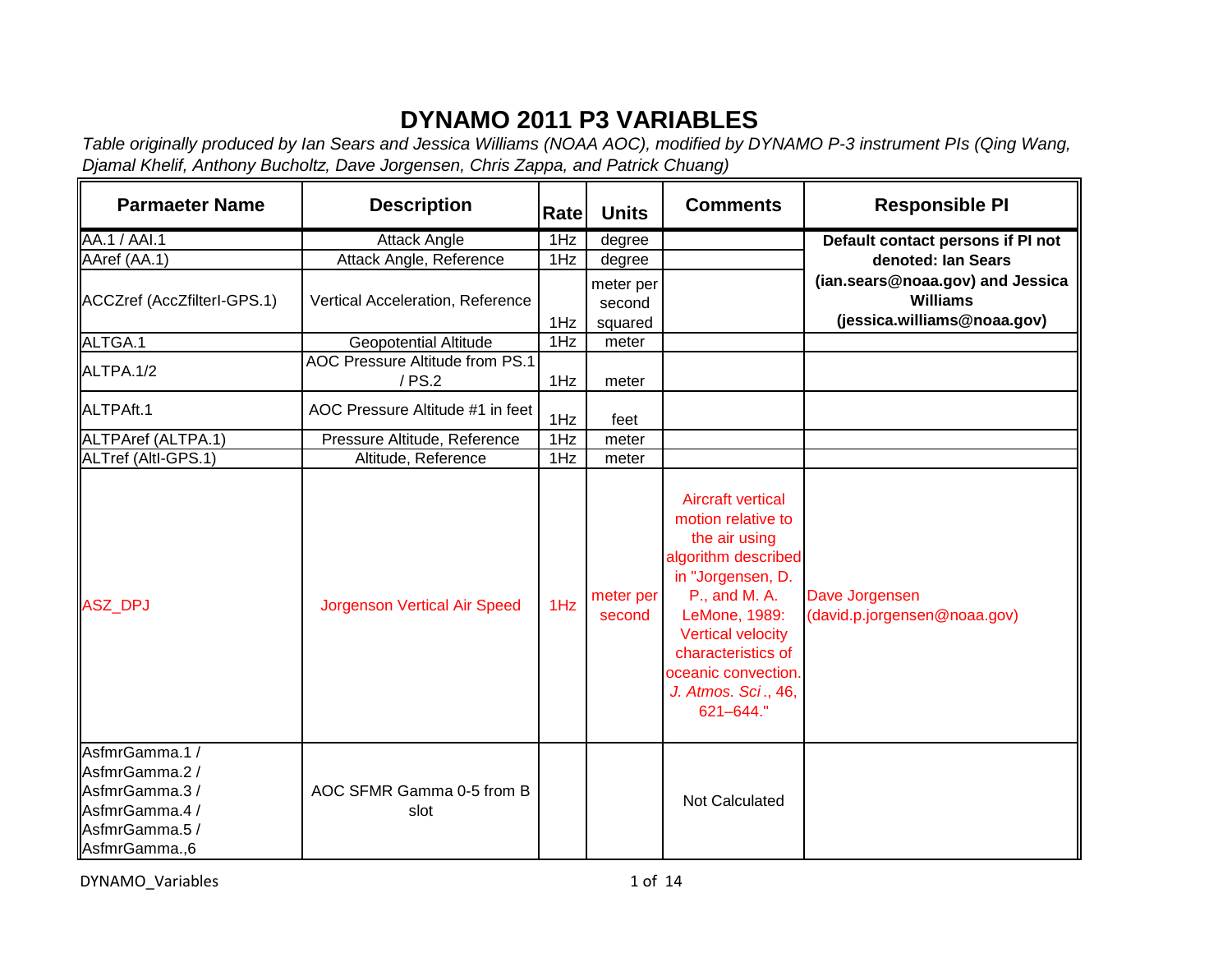| AsfmrRainRate.1                                                                  | AOC SFMR Rain rate                                   |         |                                | Not Calculated                                                                         |                           |
|----------------------------------------------------------------------------------|------------------------------------------------------|---------|--------------------------------|----------------------------------------------------------------------------------------|---------------------------|
| AsfmrT.1 / AsfmrT.2 / AsfmrT.3<br>/ AsfmrT.4 / AsfmrT.5 /<br>AsfmrT.6 / AsfmrT.7 | <b>AOC SFMR Thermistor</b><br>Temperature T0-T6      |         |                                | Not Calculated                                                                         |                           |
| AsfmrTB.1 / AsfmrTB.2 /<br>AsfmrTB.3 / AsfmrTB.4 /<br>AsfmrTB.5 / AsfmrTB.6      | <b>AOC SFMR Brightness</b><br>Temperature            |         |                                | Not Calculated                                                                         |                           |
| AsfmrWErr.1                                                                      | <b>AOC SFMR Error</b>                                |         |                                | Not Calculated                                                                         |                           |
| AsfmrWS.1                                                                        | <b>AOC SFMR Wind Speed</b>                           |         |                                | Not Calculated                                                                         |                           |
| <b>AXBT.1/2/3</b>                                                                | <b>AXBT Temperature Channel</b><br>1/2/3             | 25Hz    | <b>Celsius</b>                 | Original data<br>recorded on the<br>flight with no lat/lon<br>information and no<br>QC | Qing Wang (qwang@nps.edu) |
| AXBTVolt.1/2/3                                                                   | <b>AXBT Raw Voltage Channel</b><br>1/2/3             | 25Hz    | Volt                           | not QC'd                                                                               |                           |
| AccAXI.1/2                                                                       | <b>Aircraft LONGITUDAL</b><br><b>ACCELERATION</b>    | 50Hz    | meter per<br>second<br>squared |                                                                                        |                           |
| AccAYI.1/2                                                                       | <b>Aircraft LATERAL</b><br><b>ACCELERATION</b>       | 50Hz    | meter per<br>second<br>squared |                                                                                        |                           |
| AccAZI.1/2                                                                       | <b>Aircraft NORMAL</b><br><b>ACCELERATION</b>        | $50$ Hz | meter per<br>second<br>squared |                                                                                        |                           |
| AccXI-GPS.1/2                                                                    | Earth Relative X<br><b>ACCELERATION</b>              | 50Hz    | meter per<br>second<br>squared |                                                                                        |                           |
| AccYI-GPS.1/2                                                                    | Earth Relative Y<br><b>ACCELERATION</b>              | 50Hz    | meter per<br>second<br>squared |                                                                                        |                           |
| AccZI-GPS.1/2                                                                    | <b>Aircraft Relative Z</b><br><b>ACCELERATION</b>    | 50Hz    | meter per<br>second<br>squared |                                                                                        |                           |
| AccZfilterl-GPS.1/2                                                              | <b>Earth-Relative Vertical</b><br>Acceleration       | 50Hz    | meter per<br>second<br>squared |                                                                                        |                           |
| AltBCADDU.1                                                                      | Corrected Barometric Altitude,<br><b>Flight Deck</b> | 20Hz    | meter                          |                                                                                        |                           |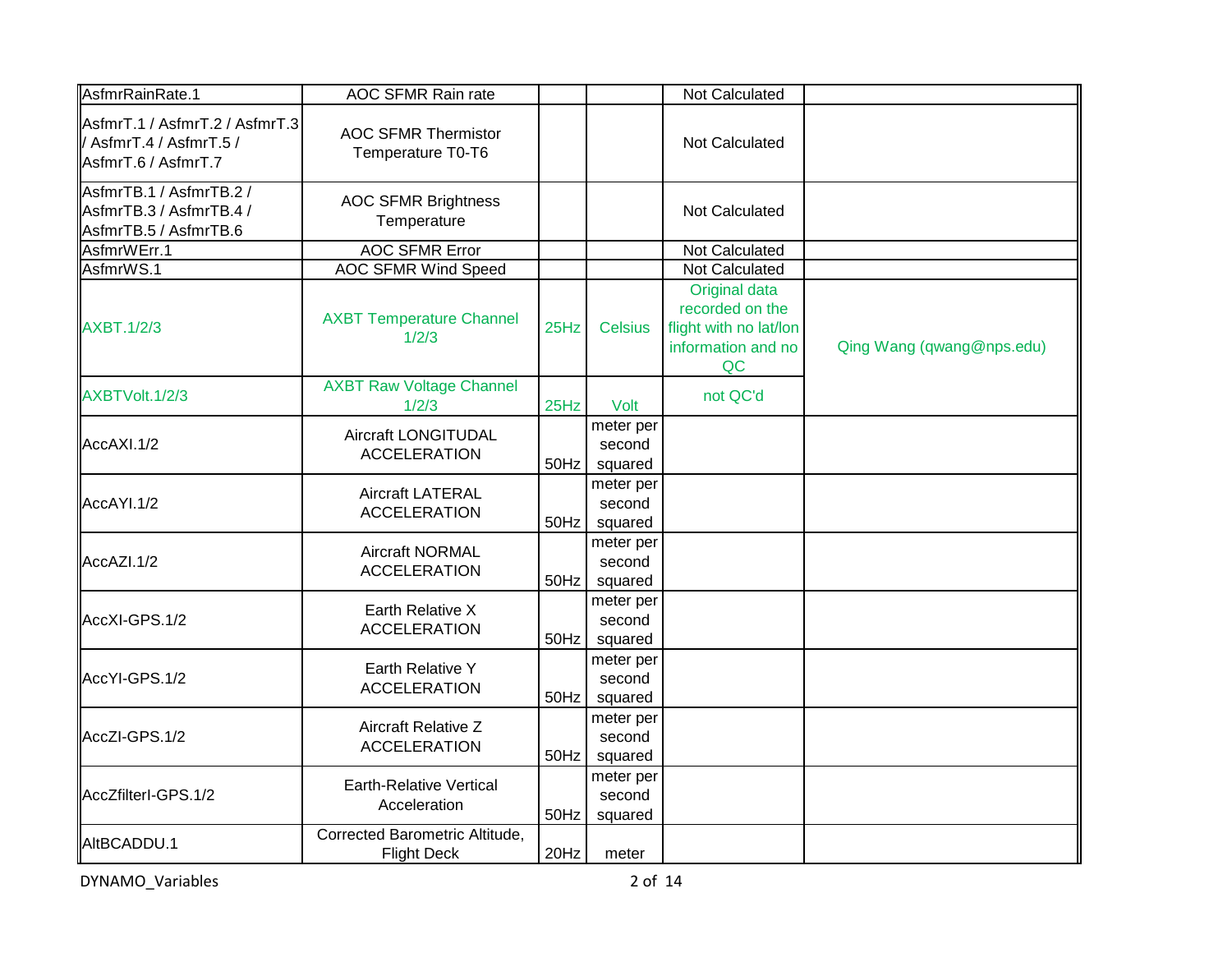| AltGPS.1 / AltGPS.2       | <b>GPS Altitude</b>                                      | 25Hz    | meter               |                          |  |
|---------------------------|----------------------------------------------------------|---------|---------------------|--------------------------|--|
| AltGPS.3                  | Novatel Altitude                                         | $20$ Hz | meter               |                          |  |
| AltGPSft.1                | GPS Altitude #1 in feet                                  | 1Hz     | feet                |                          |  |
| Altl-GPS.1 / Altil-GPS.2  | <b>Blended Altitude</b>                                  | 50Hz    | meter               |                          |  |
| Altl-GPSft.1              | Blended Altitude #1 in feet                              | 1Hz     | meter               |                          |  |
| AltPaADDU.1               | Pressure Altitude, Flight Deck                           | 20Hz    | meter               |                          |  |
| AltPaADDUft.1             | Pressure Altitude, Flight Deck in<br>feet                | 1Hz     | feet                |                          |  |
| AltRa.1 / AltRa.2         | <b>HG9550 RADAR ALTIMETER</b>                            | $50$ Hz | meter               |                          |  |
| AltRaCnt.1 / AltRaCnt.2   | HG9550 RADAR ALTIMETER<br>burst count                    | 50Hz    |                     |                          |  |
| AltRaRate.1 / AltRaRate.2 | <b>HG9550 RADAR ALTIMETER</b><br>rate of change          | 50Hz    | meter per<br>second |                          |  |
| AltRaStat.1 / AltRaStat.2 | <b>HG9550 RADAR ALTIMETER</b><br>status bits             | 50Hz    |                     | Used by AOC<br>engineers |  |
| AltRa_Cor.1 / AltRa_Cor.2 | <b>HG9550 RADAR ALTIMETER</b><br>Corrected               | 1Hz     | meter               |                          |  |
| AltRa_Corft.1             | <b>HG9550 RADAR ALTIMETER</b><br>Corrected #1 in feet    | 1Hz     | feet                |                          |  |
| AltRaft.1                 | HG9550 RADAR ALTIMETER #1<br>in feet                     | 1Hz     | feet                |                          |  |
| AltRateADDU.1             | <b>ALTITUDE RATE, Flight Deck</b>                        | 20Hz    | meter per<br>second |                          |  |
| CasADDU.1                 | COMPUTED AIRSPEED, Flight<br>Deck                        | 20Hz    | meter per<br>second |                          |  |
| CasADDUkt.1               | <b>COMPUTED AIRSPEED, Flight</b><br>Deck in knots        | 1Hz     | knot                |                          |  |
| DA.1 / DA.2               | <b>Drift Angle</b>                                       | 1Hz     | degree              |                          |  |
| Daref (DA.1)              | Drift Angle, Reference                                   | 1Hz     | degree              |                          |  |
| DIFF.1                    | Difference of blended Latitude<br>and GPS Latitude       | 1Hz     | degree              |                          |  |
| DSLIP.1                   | <b>Differential Slip Velocity</b>                        | 1Hz     | meter per<br>second |                          |  |
| DS_AltGA.1/2/3/4/5/6/7/8  | <b>Dropsonde Geopotential Altitude,</b><br>Channels 1 -8 | 4Hz     | meter               |                          |  |
| DS GPSAIt.1/2/3/4/5/6/7/8 | Dropsonde GPS Altitude,<br>Channels 1 -8                 | 4Hz     | meter               |                          |  |
| DS_GPSGsZ.1/2/3/4/5/6/7/8 | <b>Dropsonde Vertical Velocity,</b><br>Channels 1 -8     | 4Hz     | meter per<br>second |                          |  |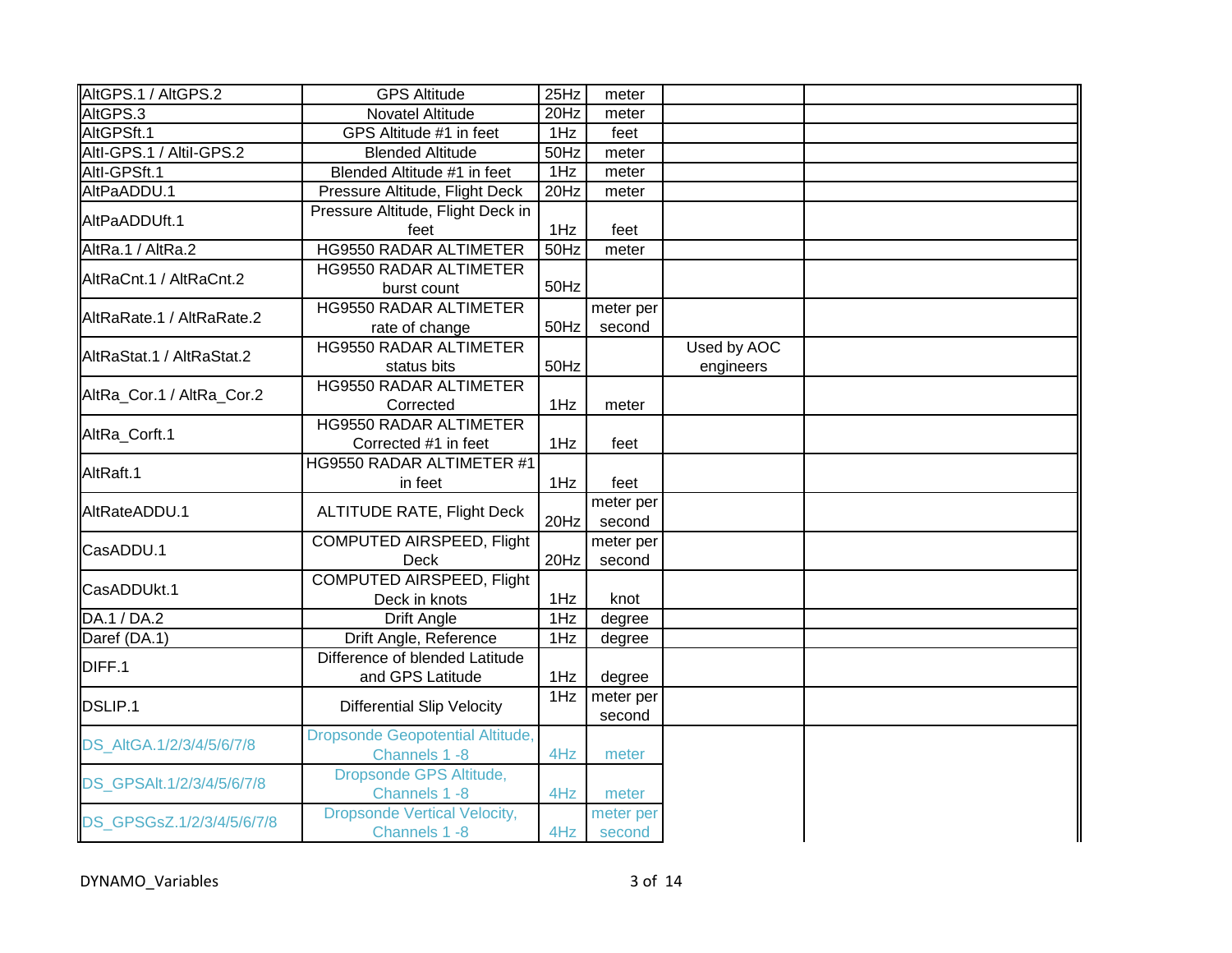| DS GPSLat.1/2/3/4/5/6/7/8  | Dropsonde Latitude, Channels 1 -                        | 4Hz  | degree              |                                                               |                                                            |
|----------------------------|---------------------------------------------------------|------|---------------------|---------------------------------------------------------------|------------------------------------------------------------|
| DS_GPSLon.1/2/3/4/5/6/7/8  | Dropsonde Longitude, Channels<br>$1 - 8$                | 4Hz  | degree              |                                                               |                                                            |
| DS ID.1/2/3/4/5/6/7/8      | <b>Dropsonde Serial Number,</b><br>Channels 1 -8        | 4Hz  |                     |                                                               |                                                            |
| DS_PS.1/2/3/4/5/6/7/8      | Dropsonde Air Pressure,<br>Channels 1 -8                | 4Hz  | millibar            | Data here were<br>recorded on the                             |                                                            |
| DS_RH.1/2/3/4/5/6/7/8      | <b>Dropsonde Relative Humidity,</b><br>Channels 1 -8    | 4Hz  | $\frac{0}{0}$       | NOAA data system<br>during the flight.<br><b>Users should</b> | PI: Q. Wang/S. Chen                                        |
| DS_Rh1.1/2/3/4/5/6/7/8     | Dropsonde RH1 Sensor,<br>Channels 1 -8                  | 4Hz  | $\frac{0}{0}$       | data, which is                                                | Data QC: June Wang<br>download the QC'd (junhong@ucar.edu) |
| DS Rh2.1/2/3/4/5/6/7/8     | Dropsonde RH2 Sensor,<br>Channels 1 -8                  | 4Hz  | $\%$                | available from EOL<br>data catelog                            |                                                            |
| DS SndSats.1/2/3/4/5/6/7/8 | <b>Dropsonde Number of Sonde</b><br>Sats, Channels 1 -8 | 4Hz  |                     |                                                               |                                                            |
| DS Ta.1/2/3/4/5/6/7/8      | <b>Dropsonde Temperature,</b><br>Channels 1 -8          | 4Hz  | <b>Celsius</b>      |                                                               |                                                            |
| DS Wd.1/2/3/4/5/6/7/8      | <b>Dropsonde Wind Direction,</b><br>Channels 1-8        | 4Hz  | degree              |                                                               |                                                            |
| DS_WndErr.1/2/3/4/5/6/7/8  | <b>Dropsonde Wind Error, Channels</b><br>$1 - 8$        | 4Hz  | meter per<br>second |                                                               |                                                            |
| DS_WndSats.1/2/3/4/5/6/7/8 | <b>Dropsonde Number of Wind</b><br>Sats, Channels 1 -8  | 4Hz  |                     |                                                               |                                                            |
| DS_Ws.1/2/3/4/5/6/7/8      | <b>Dropsonde Wind Speed,</b><br>Channels 1 -8           | 4Hz  | meter per<br>second |                                                               |                                                            |
| DV.1                       | D Value, ALTGA - ALTPA                                  | 1Hz  | meter               |                                                               |                                                            |
| DWING.1                    | <b>Differential Wind Velocity</b>                       | 1Hz  | meter per<br>second |                                                               |                                                            |
| EE.1/2/3                   | Vapor Pressure from TdM.1/2/3                           | 1Hz  | millibar            |                                                               |                                                            |
| EEref (EE.2)               | Vapor Pressure, Reference                               | 1Hz  | millibar            |                                                               |                                                            |
| EW.1                       | <b>Saturated Vapor Pressure</b>                         | 1Hz  |                     |                                                               |                                                            |
| GDIFF.1/2                  | Position Difference between<br>blended Inertial and GPS | 1Hz  | meter               |                                                               |                                                            |
| GM.1                       | Ratio Specific Heat                                     | 1Hz  |                     |                                                               |                                                            |
| GO.1                       | Ratio of specific heat                                  | 1Hz  |                     |                                                               |                                                            |
| GPS AltErr.1               | Novatel GPS Altitude Error                              | 20Hz | meter               |                                                               |                                                            |
| GPS_Fxtime                 | Novatel GPS Time of Fix                                 | 20Hz |                     |                                                               |                                                            |
| GPS_GGAcnt.1               | Novatel GGA burst count                                 | 20Hz |                     |                                                               |                                                            |
| GPS_GSAcnt.1               | Novatel GSA burst count                                 | 1Hz  |                     |                                                               |                                                            |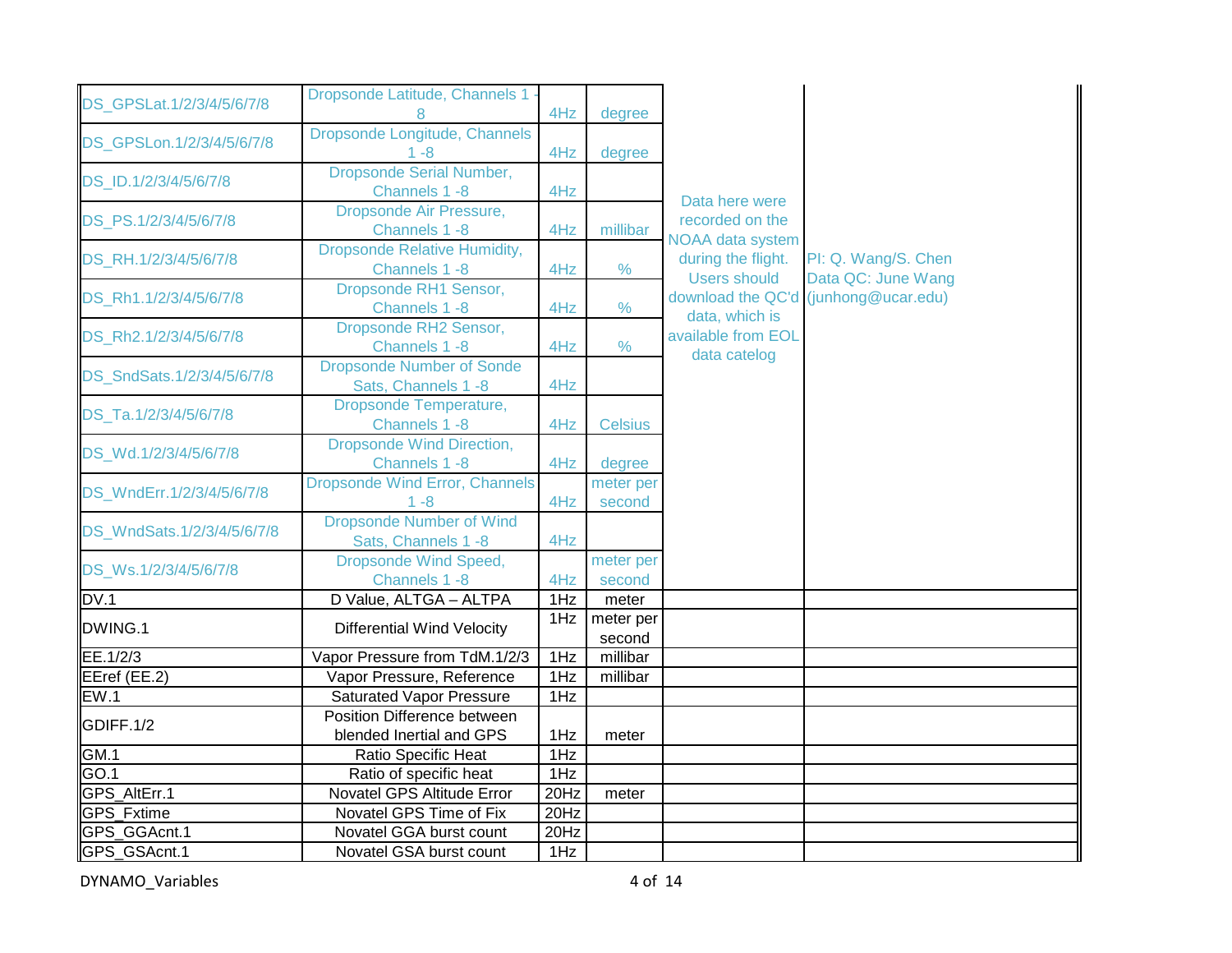| GPS_GSTcnt.1                                                                                                                                                                                                                        | Novatel GST burst count                            | 20Hz    |                     |                                                                                                    |                                                |
|-------------------------------------------------------------------------------------------------------------------------------------------------------------------------------------------------------------------------------------|----------------------------------------------------|---------|---------------------|----------------------------------------------------------------------------------------------------|------------------------------------------------|
| <b>GPS</b> GeoidHt                                                                                                                                                                                                                  | Novatel GPS Height of Geoid                        | 20Hz    | meter               |                                                                                                    |                                                |
| GPS_Hdop.1                                                                                                                                                                                                                          | Novatel GPS HDOP                                   | 20Hz    |                     |                                                                                                    |                                                |
| <b>GPS LatErr.1</b>                                                                                                                                                                                                                 | Novatel GPS Latitude Error                         | 20Hz    | meter               |                                                                                                    |                                                |
| GPS LonErr.1                                                                                                                                                                                                                        | Novatel GPS Longitude Error                        | 20Hz    | meter               |                                                                                                    |                                                |
| GPS Mode.GPGSA                                                                                                                                                                                                                      | Novatel GPS Mode                                   | 1Hz     |                     |                                                                                                    |                                                |
| GPS_Pdop.GPGSA                                                                                                                                                                                                                      | Novatel PDOP                                       | 1Hz     |                     |                                                                                                    |                                                |
| GPS_Quality.1                                                                                                                                                                                                                       | Novatel GPS Quality Indicator                      | 20Hz    |                     |                                                                                                    |                                                |
| GPS_SatNum.1                                                                                                                                                                                                                        | Novatel GPS # of satellites used<br>in position    | 20Hz    |                     |                                                                                                    |                                                |
| GPS_SatSys1.1 /<br>GPS_SatSys2.2 /<br>GPS_SatSys3.3/<br>GPS_SatSys4.4 /<br>GPS_SatSys5.5 /<br>GPS_SatSys6.6 /<br>GPS_SatSys7.7 /<br>GPS_SatSys8.8 /<br>GPS_SatSys9.9 /<br>GPS_SatSys10.10 /<br>GPS_SatSys11.11 /<br>GPS_SatSys12.12 | Novatel GPS Satellite System in<br>Use             | 1Hz     |                     |                                                                                                    |                                                |
| GPS_Vdop.1                                                                                                                                                                                                                          | Novatel GPS VDOP                                   | 20Hz    |                     |                                                                                                    |                                                |
| GS.1                                                                                                                                                                                                                                | <b>Ground Speed</b>                                | 1Hz     | meter per<br>second |                                                                                                    |                                                |
| GSXref (GsXI-GPS.1)                                                                                                                                                                                                                 | Ground Speed Vector, East<br>Component, Reference  | 1Hz     | meter per<br>second |                                                                                                    |                                                |
| GSYref (GsYI-GPS.1)                                                                                                                                                                                                                 | Ground Speed Vector, North<br>Component, Reference | 1Hz     | meter per<br>second |                                                                                                    |                                                |
| GSZ_DPJ.1                                                                                                                                                                                                                           | <b>Jorgenson Vertical Ground</b><br><b>Speed</b>   | 1Hz     | meter per<br>second | aircraft vertical<br>motion relative to<br>the ground (i.e.,<br>aircraft vertical<br>ground speed) | Dave Jorgensen<br>(david.p.jorgensen@noaa.gov) |
| GSZref (GsZI-GPS.1)                                                                                                                                                                                                                 | Aircraft Vertical Velocity,<br>Reference           | 1Hz     | meter per<br>second |                                                                                                    |                                                |
| GsXI-GPS.1 / GsXI_GPS.2                                                                                                                                                                                                             | East-West Velocity                                 | $50$ Hz | meter per<br>second |                                                                                                    |                                                |
| GsYI-GPS.1 / GsYI-GPS.2                                                                                                                                                                                                             | North-South Velocity                               | $50$ Hz | meter per<br>second |                                                                                                    |                                                |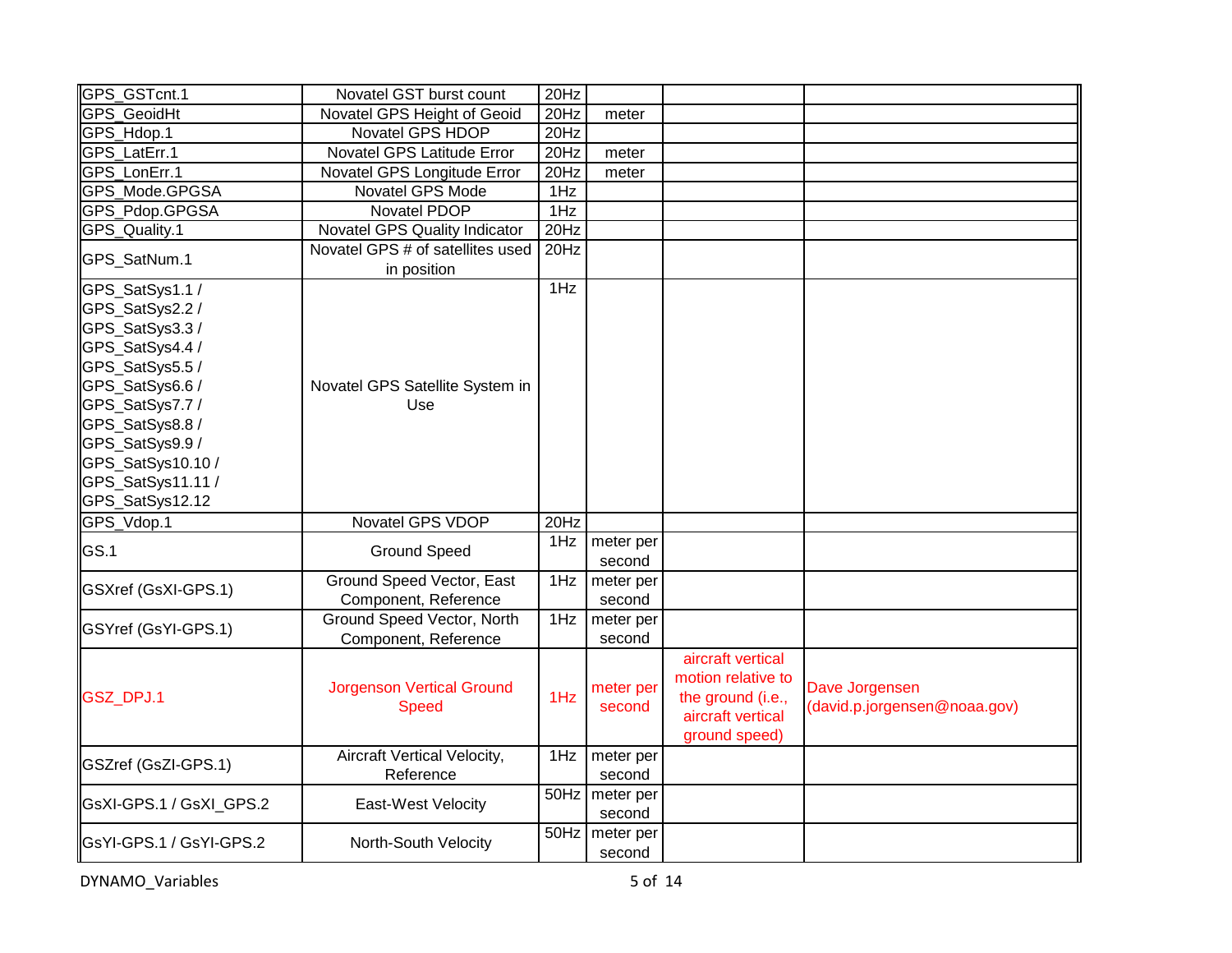| GsZI-GPS.1/2                  | <b>Blended Vertical Groundspeed</b>              |      | 50Hz   meter per<br>second |                |                                   |
|-------------------------------|--------------------------------------------------|------|----------------------------|----------------|-----------------------------------|
| HT.1                          | Height of Std. Press. Surface                    | 1Hz  | meter                      |                |                                   |
| HUM_ABS.1/2/3                 | absolute humidity from tdm 1/2/3                 | 1Hz  | gram per<br>cubic<br>meter |                |                                   |
| HUM_ABSref (HUM_ABS.1)        | absolute humidity, reference                     | 1Hz  | gram per<br>cubic<br>meter |                |                                   |
| HUM_REL.1                     | <b>Relative Humidity</b>                         | 1Hz  | $\frac{0}{6}$              |                |                                   |
| HUM_SPEC.1                    | specific humidity from tdref                     | 1Hz  | gram per<br>kilogram       |                |                                   |
| HerrGPS.1/2                   | <b>GPS ESTIMATED HORIZONTAL</b><br><b>ERROR</b>  | 25Hz |                            |                |                                   |
| Hum_Abs.1                     | <b>DYNAMO Krypton</b>                            | 1Hz  | Volt                       |                | Djamal Khelif (dkhelif@uci.edu)   |
| IAS.1                         | Computed Indicated air speed                     | 1Hz  | meter per<br>second        |                |                                   |
| IASkt.1                       | Computed Indicated air speed in<br>knots         | 1Hz  | knot                       |                |                                   |
| lasADDU.1                     | <b>INDICATED AIRSPEED, Flight</b><br><b>Deck</b> | 10   | meter per<br>second        |                |                                   |
| <b>IRDTemp.3 (IrradIRD.1)</b> | <b>NADIR BBIR Temp</b>                           | 25Hz | <b>Celsius</b>             |                |                                   |
| IrradIRDVolt.1                | <b>NADIR BBIR Temp Voltage</b>                   | 25Hz | Volt                       |                |                                   |
| <b>IRUTemp.3 (IrradIRU.1)</b> | <b>ZEINITH BBIR Temp</b>                         | 25Hz | <b>Celsius</b>             |                |                                   |
| IrradIRUVolt.1                | <b>ZEINITH BBIR Temp Voltage</b>                 | 25Hz | Volt                       |                | <b>Anthony Bucholtz</b>           |
| SolDTemp.2 (IrradSolD.1)      | <b>NADIR BBSR Temp</b>                           | 25Hz | <b>Celsius</b>             |                | (Anthony.Bucholtz@nrlmry.nay.mil) |
| IrradSoIDVolt.1               | <b>NADIR BBSR Temp Voltage</b>                   | 25Hz | Volt                       |                |                                   |
| SolUTemp.2 (IrradSolU.1)      | <b>ZEINITH BBSR Temp</b>                         | 25Hz | <b>Celsius</b>             |                |                                   |
| IrradSolUVolt.1               | <b>ZEINITH BBSR Temp Voltage</b>                 | 25Hz | Volt                       |                |                                   |
| LATref (Latl-GPS.1)           | Latitude, Reference                              | 1Hz  | degree                     |                |                                   |
| LONref (Lonl-GPS.1)           | Longitude, Reference                             | 1Hz  | degree                     |                |                                   |
| LWC.1                         | King Liquid Water Content                        | 25Hz | milliliter                 | Not Available  |                                   |
| LWCVolt.1                     | King Liquid Water Content<br>Voltage             | 25Hz | Volt                       | Not Available  |                                   |
| LatGPS.1 / LatGPS.2           | <b>GPS Latitude</b>                              | 25Hz | degree                     |                |                                   |
| LatGPS.3                      | Novatel Latitude                                 | 20Hz | degree                     |                |                                   |
| Latl-GPS.1/2                  | <b>Blended Inertial/GPS LATITUDE</b>             | 50Hz | degree                     |                |                                   |
| LicAccY.L                     | <b>LICOR Acceleration - Y</b>                    |      |                            | Not Calculated |                                   |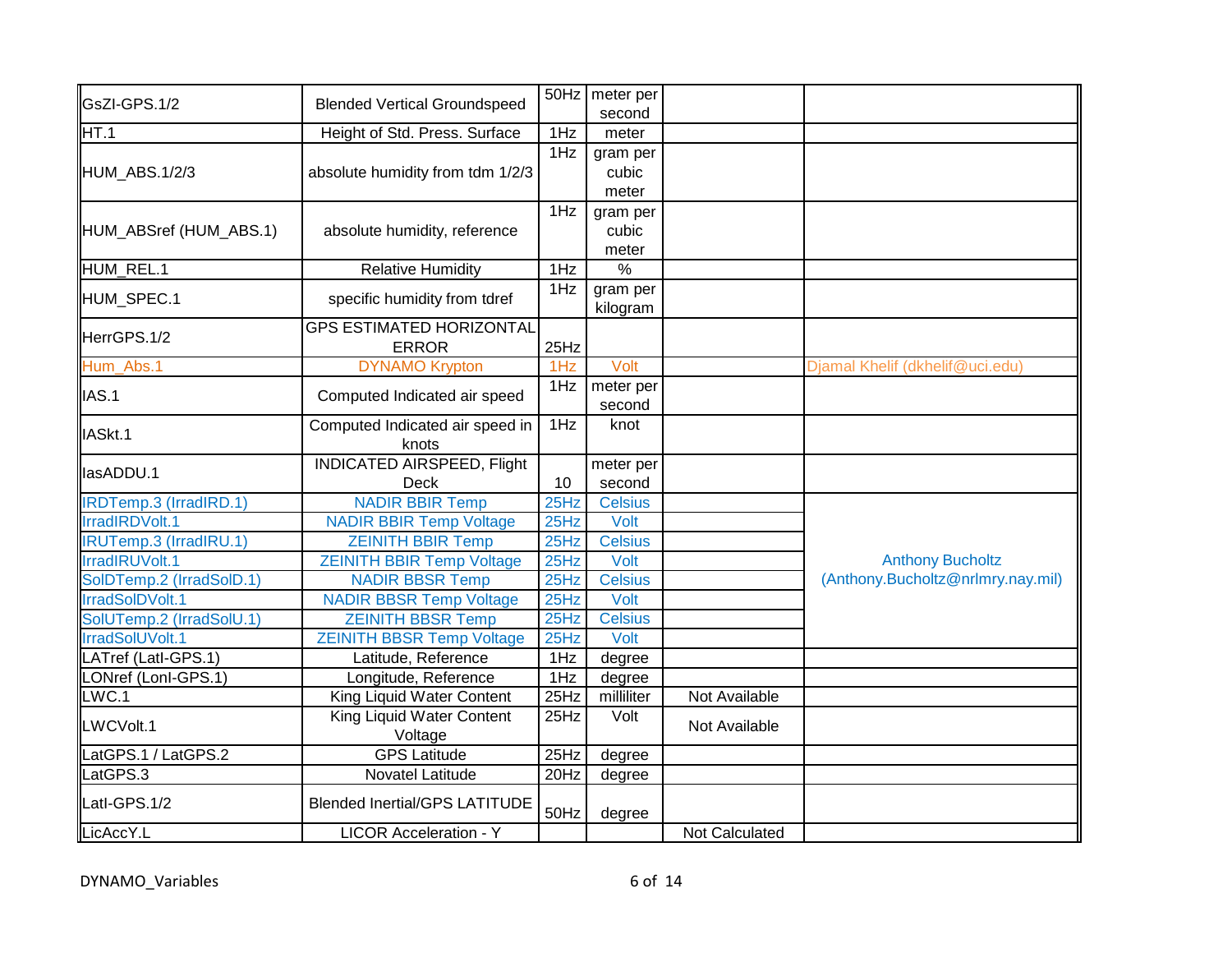| LicAccYVolt.L          | LICOR Acceleration - Y Voltage                                     |      |                 | Not Calculated        |                                 |
|------------------------|--------------------------------------------------------------------|------|-----------------|-----------------------|---------------------------------|
| LicAccZ.L              | <b>LICOR Acceleration - Z</b>                                      |      |                 | Not Calculated        |                                 |
| LicAccZVolt.L          | LICOR Acceleration - Z Voltage                                     |      |                 | Not Calculated        |                                 |
| LicCO <sub>2</sub> D.1 | <b>LICOR CO2</b>                                                   | 25Hz | Volt            |                       |                                 |
| LicCO2DVolt.1          | <b>LICOR CO2 Voltage</b>                                           | 25Hz | Volt            |                       |                                 |
| .icHum_Abs.1           | <b>LICOR Humidity</b>                                              | 25Hz | $\frac{9}{6}$   |                       |                                 |
| LicHum AbsVolt.1       | <b>LICOR Humidity Voltage</b>                                      | 25Hz | Volt            |                       | Djamal Khelif (dkhelif@uci.edu) |
| LicPT.1                | <b>LICOR Pressure</b>                                              | 25Hz | millibar        |                       |                                 |
| LicPTVolt.1            | <b>LICOR Pressure Voltage</b>                                      | 25Hz | Volt            |                       |                                 |
| LicPsam.L              | <b>LICOR Sample Pressure</b>                                       |      |                 | Not Calculated        |                                 |
| LicPsamVolt.L          | <b>LICOR Sample Pressure Voltage</b>                               |      |                 | Not Calculated        |                                 |
| LicTTMi.1              | <b>LICOR Inlet Temp</b>                                            | 25Hz | <b>Celsius</b>  |                       |                                 |
| LicTTMiVolt.1          | <b>LICOR Inlet Temp</b>                                            | 25Hz | Volt            |                       |                                 |
| LicTTMo.1              | <b>LICOR Outlet Temp</b>                                           | 25Hz | <b>Celsius</b>  |                       |                                 |
| LicTTMoVolt.1          | <b>LICOR Outlet Temp Voltage</b>                                   | 25Hz | Volt            |                       | Djamal Khelif (dkhelif@uci.edu) |
| LicTdM.1               | <b>LICOR Dewpoint Temp</b>                                         | 25Hz | <b>Celsius</b>  |                       |                                 |
| LicTdMVolt.1           | <b>LICOR Dewpoint Temp Voltage</b>                                 | 25Hz | Volt            |                       |                                 |
| LonGPS.1 / LonGPS.2    | <b>GPS</b> Longitude                                               | 25Hz | degree          |                       |                                 |
| LonGPS.3               | Novatel Longitude                                                  | 20Hz | degree          |                       |                                 |
|                        | <b>Blended Inertial/GPS</b>                                        |      |                 |                       |                                 |
| Lonl-GPS.1/2           | <b>LONGITUDE</b>                                                   | 50Hz | degree          |                       |                                 |
| MACH.1                 | Mach Number                                                        | 1Hz  | mach            |                       |                                 |
| MACH_SQ.1              | Aircraft Mach Number Squared                                       | 1Hz  | mach<br>squared |                       |                                 |
| <b>MR.1</b>            | <b>Mixing Ratio</b>                                                | 1Hz  | gram            |                       |                                 |
| MachADDU.1             | <b>MACH NUMBER, Flight Deck</b>                                    | 10Hz | mach            |                       |                                 |
| PCAB.1                 | <b>Cabin Pressure Sensor</b>                                       | 25Hz | millibar        |                       |                                 |
| PCAB.L                 | <b>Cabin Pressure Sensor</b>                                       |      |                 | Not Calculated        |                                 |
| PCABVolt.1             | Cabin Pressure Sensor Voltage                                      | 25Hz | Volt            |                       |                                 |
| PCABVolt.L             | Cabin Pressure Sensor Voltage                                      |      |                 | <b>Not Calculated</b> |                                 |
|                        | <b>Fuselage Differential Pressure</b>                              | 25Hz | millibar        |                       |                                 |
| PDAlphaF.1             | Transducer                                                         |      |                 |                       |                                 |
| PDAlphaFVolt.1         | <b>Fuselage Differential Pressure</b><br><b>Transducer Voltage</b> | 25Hz | Volt            |                       |                                 |
| PDAlphaR.1             | <b>Radome Differential Pressure</b><br>Transducer                  | 25Hz | millibar        |                       |                                 |
| PDAlphaRVolt.1         | <b>Radome Differential Pressure</b><br><b>Transducer Voltage</b>   | 25Hz | Volt            |                       | Djamal Khelif (dkhelif@uci.edu) |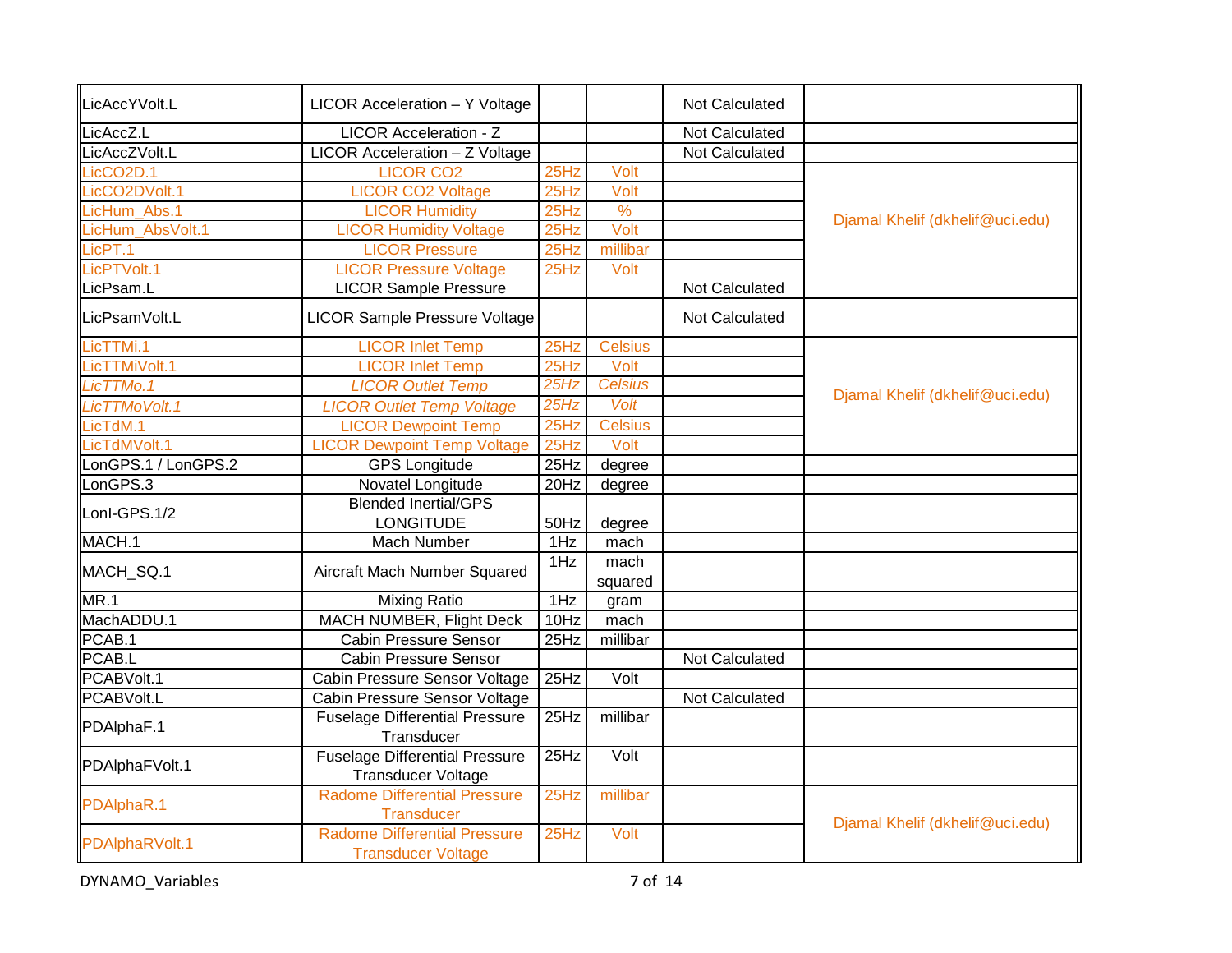| PDAref (PDAlphaF.1)     | <b>Fuselage Differential Pressure</b><br>Transducer, Reference     | 10Hz | millibar |                                 |
|-------------------------|--------------------------------------------------------------------|------|----------|---------------------------------|
| PDBetaF.1               | <b>Sideslip Differential Pressure</b><br>Transducer                | 25Hz | millibar |                                 |
| PDBetaFVolt.1           | <b>Sideslip Differential Pressure</b><br><b>Transducer Voltage</b> | 25Hz | Volt     |                                 |
| PDBetaR.1               | <b>Radome Differential Pressure</b><br><b>Transducer</b>           | 25Hz | millibar | Djamal Khelif (dkhelif@uci.edu) |
| PDBetaRVolt.1           | <b>Radome Differential Pressure</b><br><b>Transducer Voltage</b>   | 25Hz | Volt     |                                 |
| PDBref (PDBetaF.1)      | <b>Sideslip Differential Pressure</b><br>Transducer, Reference     | 1Hz  | millibar |                                 |
| PDSref (PDBetaR.1)      | Radome Differential Pressure<br>Transducer, Reference              | 1Hz  | millibar |                                 |
| PITCHref (Pitchl-GPS.1) | Aircraft Pitch Angle, Reference                                    | 1Hz  | degree   |                                 |
| PQ.1                    | <b>Fuselage Corrected Dynamic</b><br><b>Static Pressure</b>        | 1Hz  | millibar |                                 |
| PQ.2                    | <b>Wingtip Corrected Dynamic</b><br><b>Static Pressure</b>         | 1Hz  | millibar |                                 |
| PQAlphaF.1              | <b>Fuselage Dynamic Pressure</b><br>Transducer, Attack Probe       | 25Hz | millibar |                                 |
| PQAlphaFVolt.1          | Fuselage Dynamic Pressure<br>Transducer, Attack Probe<br>Voltage   | 25Hz | Volt     |                                 |
| PQAref (PQAlphaF.1)     | <b>Fuselage Dynamic Pressure</b><br>Transducer, Reference          | 1Hz  | millibar |                                 |
| PQBetaF.1               | <b>Fuselage Dynamic Pressure</b><br><b>Transducer Sideslip</b>     | 25Hz | millibar |                                 |
| PQBetaFVolt.1           | <b>Fuselage Dynamic Pressure</b><br>Transducer Sideslip Voltage    | 25Hz | Volt     |                                 |
| PQBref (PQBetaF.1)      | <b>Fuselage Dynamic Pressure</b><br>Transducer, Reference          | 1Hz  | millibar |                                 |
| PQF.1 / PQF.2           | <b>Fuselage Dynamic Pressure</b><br>Transducer                     | 25Hz | millibar |                                 |
| PQFVolt.1 / PQFVolt.2   | <b>Fuselage Dynamic Pressure</b><br><b>Transducer Voltage</b>      | 25Hz | Volt     |                                 |
| PQFref (PQF.1)          | Raw Fuselage Dynamic<br>Pressure, Reference                        | 1Hz  | millibar |                                 |
| PQR.1                   | <b>Radome Dynamic Pressure</b><br><b>Transducer</b>                | 25Hz | millibar | Diamal Khalif (dkhalif@uri adu) |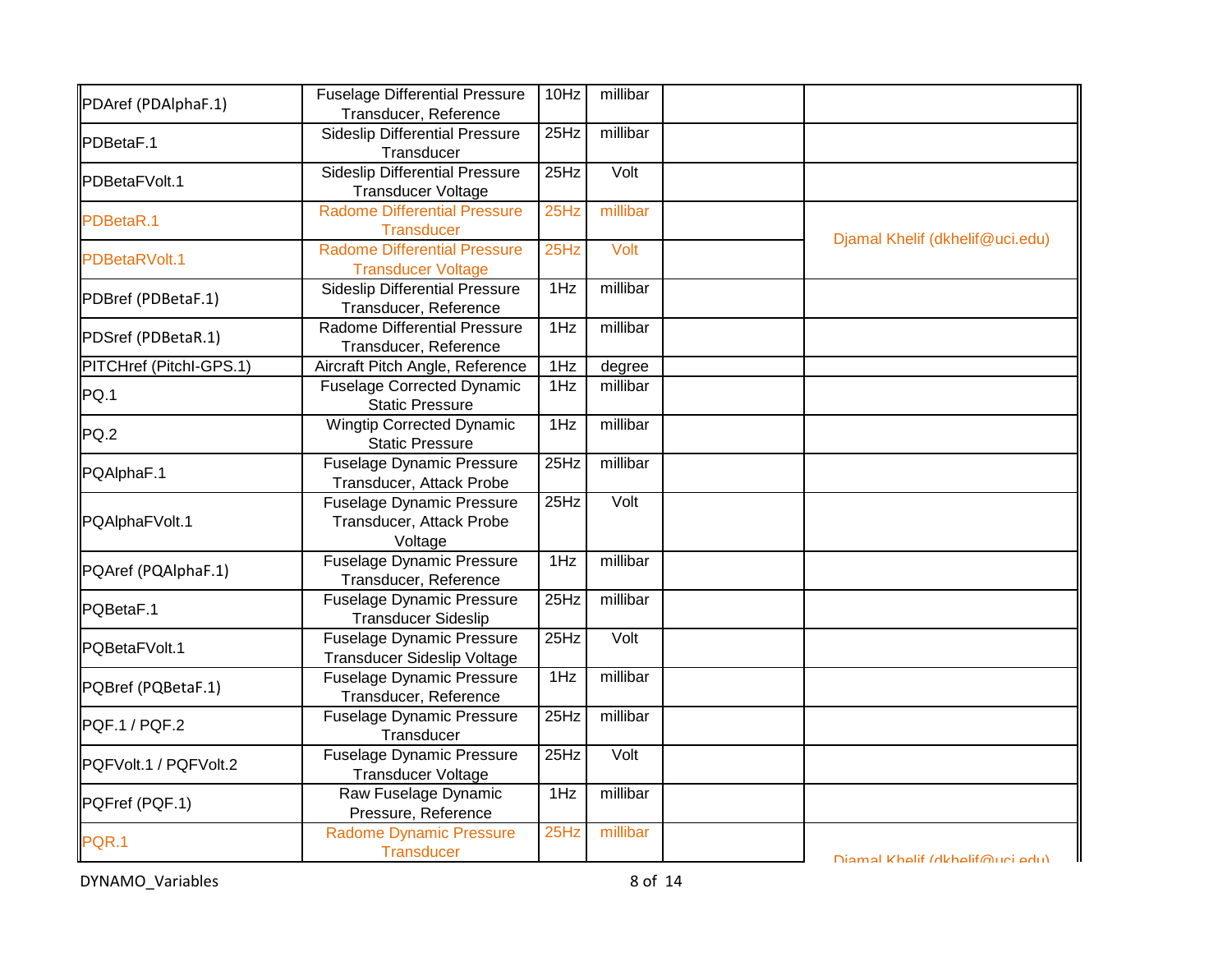|                     |                                                              |                    |                   | <b>Literature Controlling Controlling</b> |
|---------------------|--------------------------------------------------------------|--------------------|-------------------|-------------------------------------------|
| PQRVolt.1           | <b>Radome Dynamic Pressure</b><br><b>Transducer Voltage</b>  | 25Hz               | Volt              |                                           |
| PQW.1               | <b>Wingtip Dynamic Pressure</b><br>Transducer                | 25Hz               | millibar          |                                           |
| PQWVolt.1           | <b>Wingtip Dynamic Pressure</b><br><b>Transducer Voltage</b> | $\overline{2}$ 5Hz | Volt              |                                           |
| PQWref (PQW.1)      | Raw Wingtip Dynamic Pressure,<br>Reference                   | 1Hz                | millibar          |                                           |
| PQref (PQ.1)        | <b>Corrected Dynamic Static</b><br>Pressure, Reference       | 1Hz                | millibar          |                                           |
| PS.1                | <b>Corrected Fuselage Static</b><br>Pressure                 | 1Hz                | millibar          |                                           |
| PS.2                | <b>Corrected Wingtip Static</b><br>Pressure                  | 1Hz                | millibar          |                                           |
| PSF.1               | <b>Fuselage Static Pressure</b><br>Transducer                | 25Hz               | millibar          |                                           |
| PSFVolt.1           | <b>Fuselage Static Pressure</b><br><b>Transducer Voltage</b> | 25Hz               | Volt              |                                           |
| PSFref (PSF.1)      | Raw Fuselage Static Pressure,<br>Reference                   | 1Hz                | millibar          |                                           |
| PSURF.1             | <b>Extrapolated Seal Level Pressure</b>                      | 1Hz                | millibar          |                                           |
| PSW.1               | <b>Wingtip Static Pressure</b><br>Transducer                 | 25Hz               | millibar          |                                           |
| PSWVolt.1           | <b>Wingtip Static Pressure</b><br><b>Transducer Voltage</b>  | 25Hz               | Volt              |                                           |
| PSWref (PSW.1)      | Raw Wingtip Static Pressure,<br>Reference                    | 1Hz                | millibar          |                                           |
| PSref (PS.1)        | <b>Corrected Static Pressure,</b><br>Reference               | 1Hz                | millibar          |                                           |
| PTR.1               | Radome Absolute Pressure<br>Transducer                       | 25Hz               | millibar          |                                           |
| PTRVolt.1           | Radome Absolute Pressure<br><b>Transducer Voltage</b>        | 25Hz               | $\overline{Volt}$ |                                           |
| PitchI-GPS.1/2/3/4  | <b>Blended Pitch</b>                                         | 50Hz               | degree            |                                           |
| Pitchl.1 / Pitchl.2 | <b>Intertial Pitch</b>                                       | 50Hz               | degree            |                                           |
|                     |                                                              |                    | degree            |                                           |
| PitchRate.1         | <b>DYNAMO Pitch Rate</b>                                     | 25Hz               | per<br>second     | Djamal Khelif (dkhelif@uci.edu)           |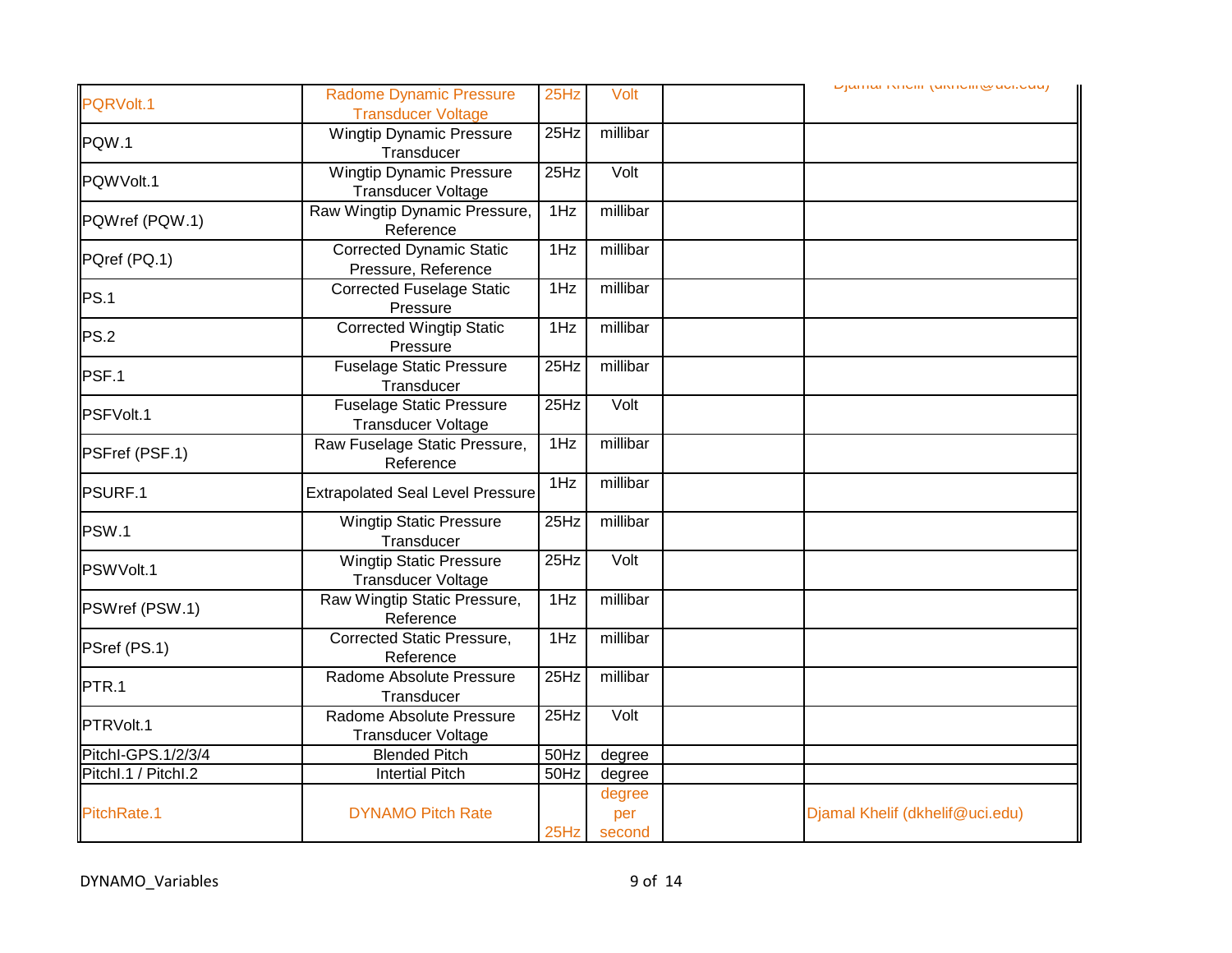|                       |                                     |                   | degree              |                                 |
|-----------------------|-------------------------------------|-------------------|---------------------|---------------------------------|
| PitchRatel-GPS.1/2    | <b>Blended PITCH RATE</b>           |                   | per                 |                                 |
|                       |                                     | 50Hz              | second              |                                 |
| Pitchl.1/2            | <b>Inertial PITCH RATE</b>          | 50Hz              | degree              |                                 |
| PitchRateVolt.1       | <b>DYNAMO Pitch Rate Voltage</b>    | 25Hz              | Volt                | Djamal Khelif (dkhelif@uci.edu) |
| ROLLref (RollI-GPS.1) | Aircraft Roll Angle, Reference      | 1Hz               | degree              |                                 |
| Rolll-GPS.1/2/3/4     | <b>Blended Roll</b>                 | $\overline{50Hz}$ | degree              |                                 |
| Rolll.1 / Rolll.2     | <b>Inertial Roll</b>                | 50Hz              | degree              |                                 |
|                       |                                     | 50Hz              | degree              |                                 |
| RollRatel-GPS.1/2/3/4 | <b>Blended Roll Rate</b>            |                   | per                 |                                 |
|                       |                                     |                   | second              |                                 |
|                       |                                     | 50Hz              | degree              |                                 |
| <b>RollRatel.1/2</b>  | <b>Inertial Roll Rate</b>           |                   | per                 |                                 |
|                       |                                     |                   | second              |                                 |
| <b>SA.1/SAI.1</b>     | <b>Slip Angle</b>                   | 1Hz               | degree              |                                 |
| SAref (SA.1)          | Slip Angle, Reference               | 1Hz               | degree              |                                 |
| SfmrAP.1              | <b>SFMR Air Pressure</b>            | $.01$ Hz          |                     |                                 |
| SfmrAP.P              | SFMR Air Pressure, Raw Counts       | $.01$ Hz          |                     |                                 |
| SfmrCA.1/2/3/4/5/6    | <b>SFMR Antenna Brightness Temp</b> | 2Hz               |                     |                                 |
| SfmrCC.1/2/3/4/5/6    | <b>SFMR Cold Load Brightness</b>    | 2Hz               |                     |                                 |
| SfmrCW.1/2/3/4/5/6    | <b>SFMR Warm Load Brightness</b>    | 2Hz               |                     |                                 |
| SfrmDV.R              | <b>SFMR Data Validity</b>           | 1Hz               |                     |                                 |
| SfmrHS.R              | <b>SFMR Health Status</b>           | 1Hz               |                     |                                 |
| SfmrID.1              | <b>SFMR Serial Number</b>           | $.01$ Hz          |                     |                                 |
| SfmrID.P              | <b>SFMR Serial Number, Raw</b>      |                   |                     |                                 |
|                       | Counts                              | $.01$ Hz          |                     |                                 |
| SfmrRainRate.R        | Prosensing SFMR Rain Rate           | 1Hz               | mm/h                |                                 |
| SfmrSerialNumber.R    | <b>SFMR Serial Number</b>           | 1Hz               |                     |                                 |
| SfmrT.1/2/3/4/5/6/7/8 | <b>SFMR Thermistor Value</b>        | .07Hz             |                     |                                 |
|                       | <b>SFMR Thermistor Value, Raw</b>   |                   |                     |                                 |
| SfmrT0/1/2/3/4/5/6.T  | Counts                              | $.07$ Hz          |                     |                                 |
| SfmrTB.1/2/3/4/5/6    | <b>SFMR Brightness Temperature</b>  | 1Hz               |                     |                                 |
|                       | <b>SFMR Brightness Temperature,</b> |                   |                     |                                 |
| SfmrTB1/2/3/4/5/6.K   | Raw Counts                          | 1Hz               |                     |                                 |
| SfmrTimeStamp.R       | <b>SFMR Time Stamp</b>              | 1Hz               |                     |                                 |
| SfmrWErr.R            | ProSensing SFMR Wind Error          | 1Hz               | meter per<br>second |                                 |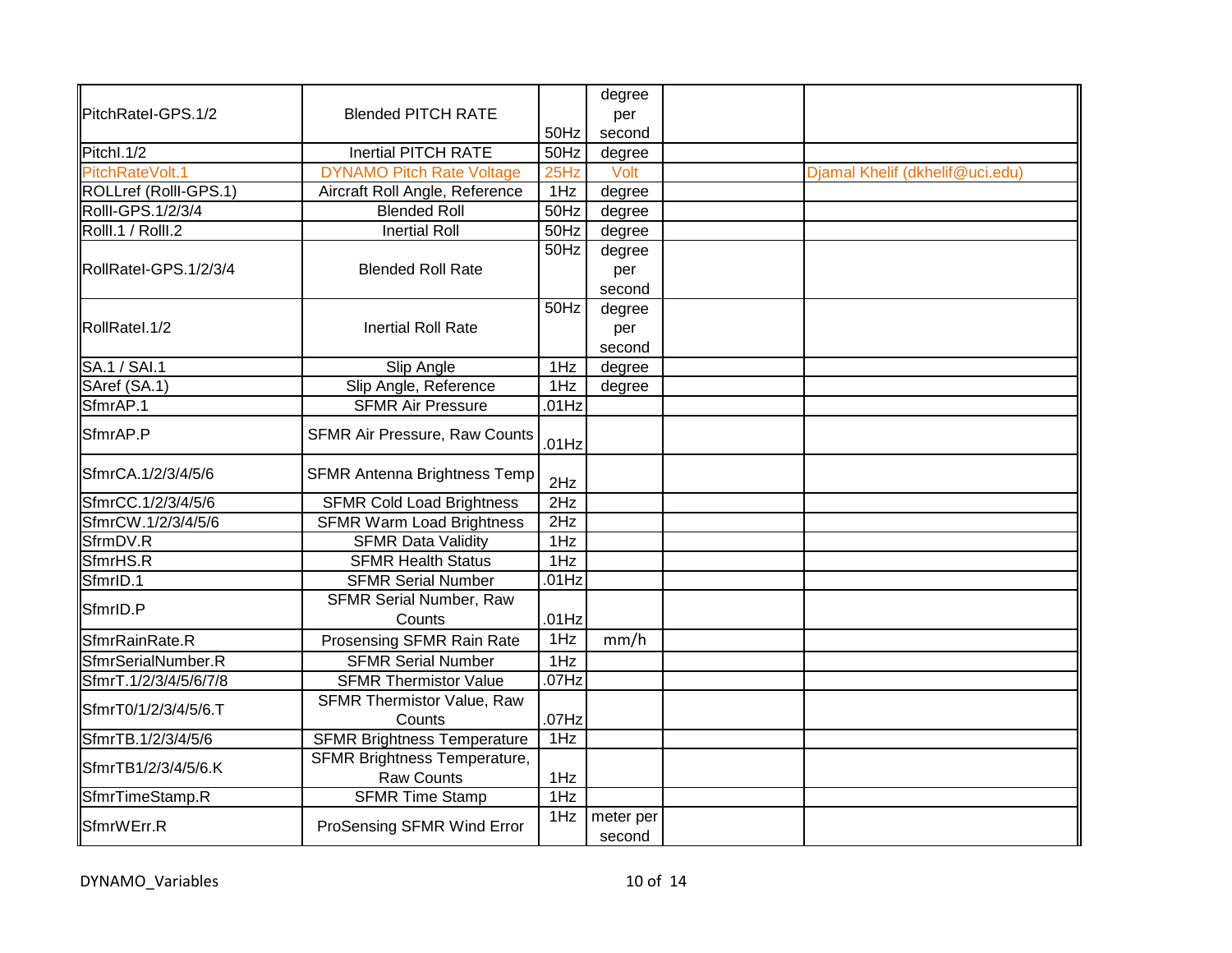| SfmrWS.R                        | ProSensing SFMR Wind Speed                              | 1Hz  | meter per<br>second |                                   |
|---------------------------------|---------------------------------------------------------|------|---------------------|-----------------------------------|
| TA.1 / TA.2 / TA.3              | Ambient Temp from TTM.1/2/3                             | 1Hz  | <b>Celsius</b>      |                                   |
| TASF.1 / TASF.2 / TASF.3        | <b>Fuselage True Airspeed from</b><br>TA.1/2/3          | 1Hz  | meter per<br>second | Djamal Khelif (dkhelif@uci.edu)   |
| TASFkt.1 / TASFkt.2 / TASFkt.3  | <b>Fuselage True Airspeed in knots</b><br>from TA.1/2/3 | 1Hz  | knot                |                                   |
| TASW.1                          | True Airspeed from Wingtip                              | 1Hz  | meter per<br>second |                                   |
| TASWkt.1                        | True Airspeed from Wingtip in<br>knots                  | 1Hz  | knot                |                                   |
| TASref (TASF.1)                 | True Airspeed, Reference                                | 1Hz  | meter per<br>second |                                   |
| TAkelvin.1                      | <b>Total Ambient Temperature</b><br>Kelvin              | 1Hz  | Kelvin              |                                   |
| TAref (TA.1)                    | <b>Ambient Temp Reference</b>                           | 1Hz  | Celsius             |                                   |
| TD.1 / TD.2 / TD.3              | AOC dew point (TdM corrected)                           | 1Hz  | Celsius             |                                   |
| TDMref (TdM.1)                  | Dew/Frost Point Temperature,<br>Reference               | 1Hz  | Celsius             |                                   |
| THDGref (Thdgl-GPS.1)           | Aircraft True Heading Angle,<br>Reference               | 1Hz  | degree              |                                   |
| THETA.1                         | <b>Potential Temperature</b>                            | 1Hz  | Kelvin              |                                   |
| THETAE.1                        | <b>Equivalent Potential Temperature</b>                 | 1Hz  | Kelvin              |                                   |
| THETAV.1                        | <b>Virtual Potential Temperature</b>                    | 1Hz  | Kelvin              |                                   |
| Thdgl-GPS.1/2/3/4               | <b>Blended True Heading</b>                             | 50Hz | degree              |                                   |
| <b>TRK.1/TRK.2</b>              | <b>Track</b>                                            | 1Hz  | degree              |                                   |
| TRKref (TRK.1)                  | Track, Reference                                        | 1Hz  | degree              |                                   |
| TradD.1                         | Radiometer Down                                         | 25Hz | Celsius             |                                   |
|                                 |                                                         | 25Hz | watt per            |                                   |
| SolDIrrad.2 (TradD.2)           | <b>NADIR BBSR Signal</b>                                |      | meter               |                                   |
|                                 |                                                         |      | squared             |                                   |
|                                 |                                                         | 25Hz | watt per            | <b>Anthony Bucholtz</b>           |
| IRDIrrad.3 (TradD.3)            | <b>NADIR BBIR Signal</b>                                |      | meter               | (Anthony.Bucholtz@nrlmry.nay.mil) |
|                                 |                                                         |      | squared             |                                   |
| TradDVolt.1                     | Radiometer Down Voltage                                 | 25Hz | Volt                |                                   |
| SolDIrrad.2 (TradDVolt.2)       | <b>NADIR BBSR Signal Voltage</b>                        | 25Hz | Volt                |                                   |
| <b>IRDIrrad.3 (TradDVolt.3)</b> | <b>NADIR BBIR Signal Voltage</b>                        | 25Hz | Volt                |                                   |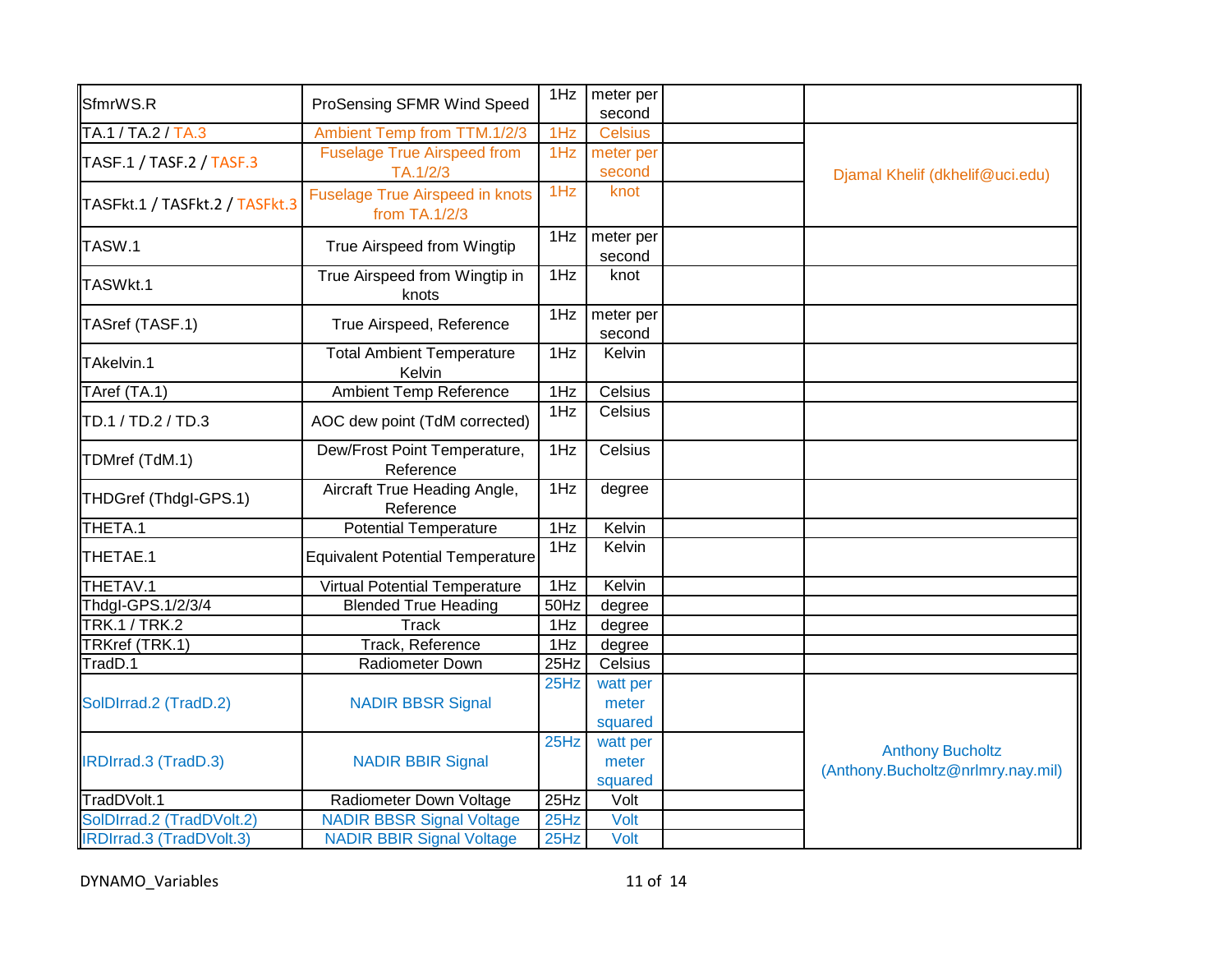| TradS.1                         | Radiometer Side                     | 25Hz | Celsius        |                                   |
|---------------------------------|-------------------------------------|------|----------------|-----------------------------------|
| TradSVolt.1                     | Radiometer Side Voltage             | 25Hz | Volt           |                                   |
| TradU.1                         | Radiometer Up                       | 25Hz | Celsius        |                                   |
| TradUVolt.1                     | Radiometer Up Voltage               | 25Hz | Volt           |                                   |
|                                 |                                     | 25Hz | watt per       |                                   |
| <b>IRUIrrad.3 (TradU.3)</b>     | <b>ZEINITH BBIR Signal</b>          |      | meter          |                                   |
|                                 |                                     |      | squared        |                                   |
| <b>IRUIrrad.3 (TradUVolt.3)</b> | <b>ZEINITH BBIR Signal Voltage</b>  | 25Hz | Volt           | <b>Anthony Bucholtz</b>           |
|                                 |                                     | 25Hz | watt per       | (Anthony.Bucholtz@nrlmry.nay.mil) |
| SolUIrrad.2 (TradU.2)           | <b>ZEINITH BBSR Signal</b>          |      | meter          |                                   |
|                                 |                                     |      | squared        |                                   |
| SolUIrrad.2 (TradUVolt.2)       | <b>ZEINITH BBSR Signal Voltage</b>  | 25Hz | Volt           |                                   |
| <b>TTM.1/TTM.2</b>              | Rosemount Total Temp 1 and 2        | 25Hz | Celsius        |                                   |
| TTMVolt.1 / TTMVolt.2           | Rosemount Total Temp 1 and 2        | 25Hz | Volt           |                                   |
|                                 | Voltage                             |      |                |                                   |
| TTM.3                           | <b>DYNAMO Total Temp</b>            | 25Hz | <b>Celsius</b> | Djamal Khelif (dkhelif@uci.edu)   |
| TTMVolt.3                       | <b>DYNAMO Total Temp Voltage</b>    | 25Hz | Volt           |                                   |
| TTM_Cor.1                       | <b>Total Temperature Dynamic</b>    |      |                |                                   |
|                                 | Correction                          | 1Hz  | <b>Celsius</b> |                                   |
| TTref (TTM.1)                   | <b>Total Temperature, Reference</b> | 1Hz  | <b>Celsius</b> |                                   |
| TVIRT.1                         | <b>Virtual Temperature</b>          | 1Hz  | <b>Kelvin</b>  |                                   |
| TaADDU.1                        | <b>STATIC AIR TEMPERATURE,</b>      | 4Hz  | <b>Celsius</b> |                                   |
|                                 | <b>Flight Deck</b>                  |      |                |                                   |
| TasADDU.1                       | True Airspeed, Flight Deck          | 10Hz | meter per      |                                   |
|                                 |                                     |      | second         |                                   |
| TasADDUkt.1                     | True Airspeed in knots, Flight      | 1Hz  | knot           |                                   |
|                                 | <b>Deck</b>                         |      |                |                                   |
| TdBal.1                         | Buck dew point balance              | 25Hz |                |                                   |
| TdBalVolt.1                     | Buck dew point balance Voltage      | 25Hz | Volt           |                                   |
| TdM.1                           | Buck Research dew point             | 25Hz | Celsius        |                                   |
| TdM.2                           | Edgetech vigilant                   | 25Hz | Celsius        |                                   |
| TdM.2x                          | Corrected Edgetech vigilant         | 25Hz | Celsius        |                                   |
| TdM.3                           | Maycomm TDL                         | 25Hz | Celsius        |                                   |
| TdMVolt.1                       | Buck Research dew point             | 25Hz | Volt           |                                   |
|                                 | Voltage                             |      |                |                                   |
| TdMVolt.2                       | Edgetech vigilant Voltage           | 25Hz | Volt           |                                   |
| TdMVolt.3                       | Maycomm TDL Voltage                 | 25Hz | Volt           |                                   |
| TtADDU.1                        | TOTAL AIR TEMPERATURE,              | 4Hz  | Celsius        |                                   |
|                                 | <b>Flight Deck</b>                  |      |                |                                   |
| T <sub>th.1</sub>               | <b>DYNAMO Dual thermistor Ch1</b>   | 25Hz |                |                                   |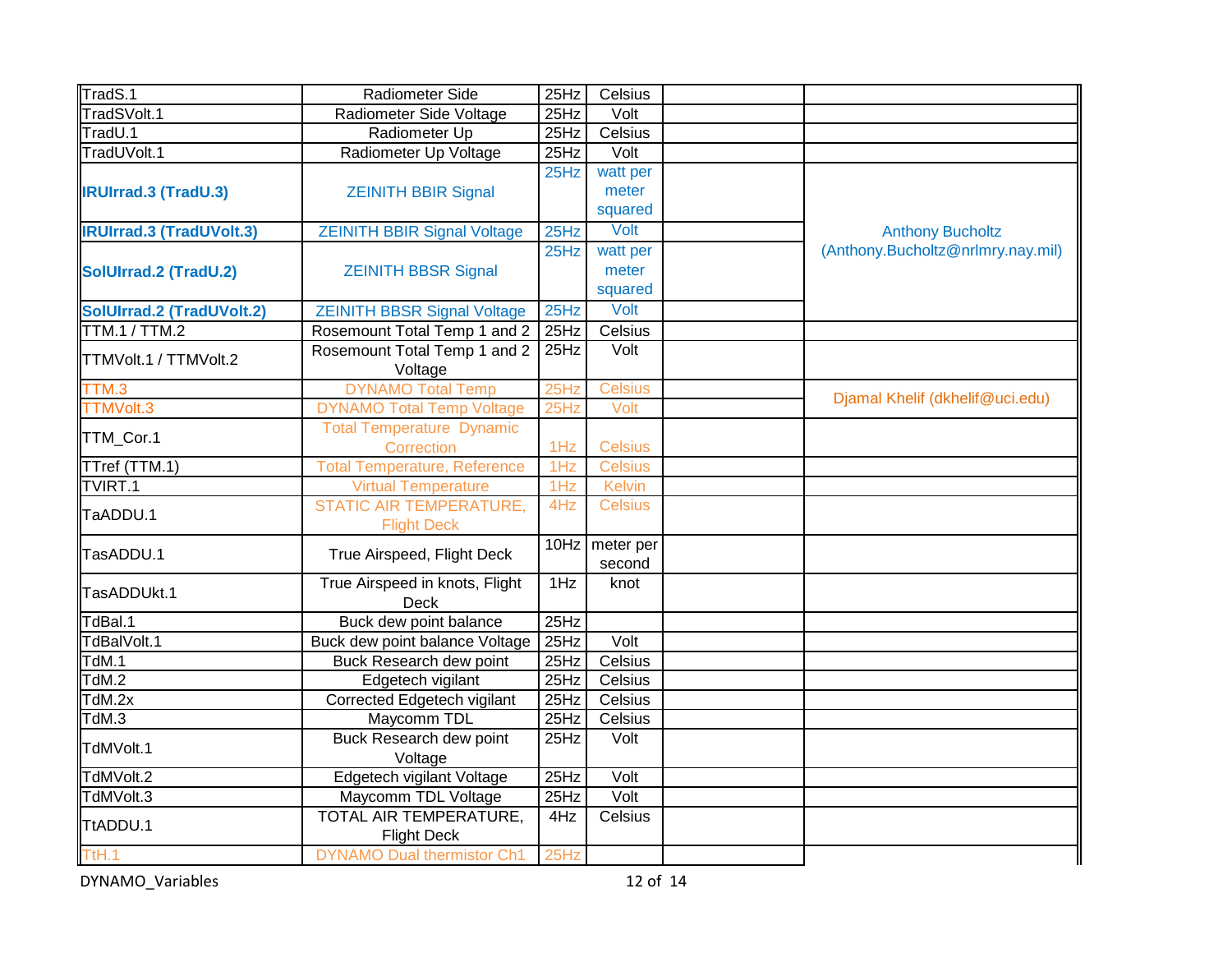| TtH.2                             | <b>DYNAMO Dual thermistor Ch2</b>                | 25Hz |                     |                                 |
|-----------------------------------|--------------------------------------------------|------|---------------------|---------------------------------|
| TtHVolt.1                         | <b>DYNAMO Dual thermistor Ch1</b>                |      |                     | Djamal Khelif (dkhelif@uci.edu) |
|                                   | Voltage<br><b>DYNAMO Dual thermistor Ch2</b>     | 25Hz | Volt                |                                 |
| TtHVolt.2                         | Voltage                                          | 25Hz | Volt                |                                 |
| TtHeat.1 / TtHeat.2               | <b>Total Temp Heater</b>                         | 25Hz |                     |                                 |
| TtHeatVolt.1 / TtHeatVolt.2       | <b>Total Temp Heater Voltage</b>                 | 25Hz | Volt                |                                 |
| UDIRX.1                           | relative wind direction vector (X-               |      |                     |                                 |
|                                   | direction)                                       | 1Hz  |                     |                                 |
| UDIRY.1                           | relative wind direction vector (Y-<br>direction) | 1Hz  |                     |                                 |
| UDIRZ.1                           | relative wind direction vector (Z-<br>direction) | 1Hz  |                     |                                 |
| UIZ.1                             | <b>AOC Vertical Ground Speed</b>                 | 1Hz  | meter per<br>second |                                 |
| URAD.1                            | <b>Radial Wind</b>                               | 1Hz  | meter per<br>second |                                 |
| <b>URX.1 / URY.1</b>              | Relative Wind X/Y-direction                      | 1Hz  | meter per<br>second |                                 |
| URZ.1                             | Vertical Air Speed                               | 1Hz  | meter per<br>second |                                 |
| USLIPX.1 / USLIPY.1 /             | Rotational Slip Velocity X/Y/Z-                  | 1Hz  | meter per           |                                 |
| USLIPZ.1                          | direction                                        |      | second              |                                 |
| USLIP_SQ.1                        | sum of squares of 3-D slip<br>velocity           | 1Hz  | meter per<br>second |                                 |
| UTAILX.1 / UTAILY.1 /             | Rotational Tail Velocity X/Y/Z-                  | 1Hz  | meter per           |                                 |
| UTAILZ.1                          | direction                                        |      | second              |                                 |
| UTAN.1                            | <b>Tangential Wind</b>                           | 1Hz  | meter per<br>second |                                 |
| UWINGX.1 / UWINGY.1 /<br>UWINGZ.1 | Rotational Wing Velocity X/Y/Z-<br>direction     | 1Hz  | meter per<br>second |                                 |
| UWING_SQ.1                        | sum of squares of 3-D wing<br>velocity           | 1Hz  | meter per<br>second |                                 |
| <b>UWX.1 / UWY.1</b>              | Horizontal Wind X/Y-direction                    | 1Hz  | meter per<br>second |                                 |
| UWZ.1                             | Vertical Wind                                    | 1Hz  | meter per<br>second |                                 |
| VINE.1                            | <b>INE Rotational Velocity</b>                   | 1Hz  | meter per<br>second |                                 |